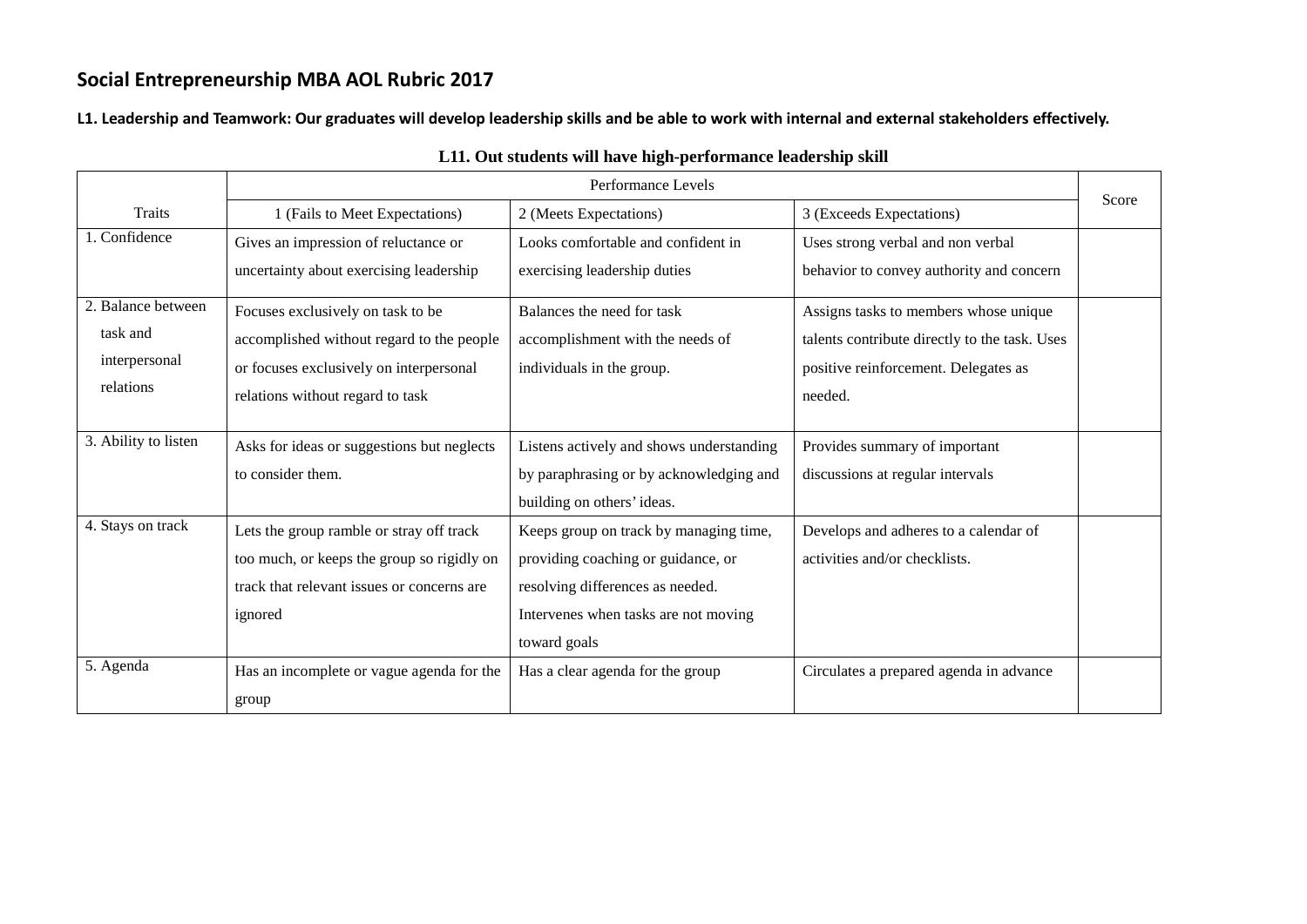|                    | Performance Levels                        |                                            |                                             |       |
|--------------------|-------------------------------------------|--------------------------------------------|---------------------------------------------|-------|
| <b>Traits</b>      | 1 (Fails to Meet Expectations)            | 2 (Meets Expectations)                     | 3 (Exceeds Expectations)                    | Score |
| 1. Commitment      | Seems reluctant to engage fully in        | Consistently demonstrates commitment to    | Follows up on ideas and suggestions from    |       |
|                    | discussions and task assignments          | the project by being prepared for each     | previous meetings and reports findings to   |       |
|                    |                                           | group meeting                              | the group                                   |       |
| 2. Balance between | Focuses on task to be accomplished        | Balances the need for task accomplishment  | Volunteers to assist others and shares      |       |
| task and           | without regard to team member or focuses  | with the needs of individuals in the group | information openly                          |       |
| interpersonal      | exclusively on interpersonal relations    |                                            |                                             |       |
| relations          | without regard to task                    |                                            |                                             |       |
| 3. Contributions   | Does not offer ideas or suggestions that  | Frequently offers helpful ideas or         | Listens actively and shows understanding    |       |
|                    | contribute to problem solving             | suggestions                                | by paraphrasing or by acknowledging and     |       |
|                    |                                           |                                            | building on others' ideas                   |       |
| 4. Stays on track  | Takes the group off track by initiating   | Introduces suggestions and ideas that are  | Uses tact and diplomacy to alert group that |       |
|                    | conversations or discussions unrelated to | relevant to the task                       | focus has strayed from the task at hand     |       |
|                    | the task                                  |                                            |                                             |       |
| 5. Working with    | Has a difficulty in identifying and       | Identifies various stakeholders and their  | Recognizes the stakeholders' needs and      |       |
| stakeholders       | managing the relationship with            | viewpoints and work with them              | work with them from the strategic           |       |
|                    | stakeholders.                             |                                            | perspective.                                |       |

#### **L12. Our students will know how to build a team and work with external stakeholders successfully**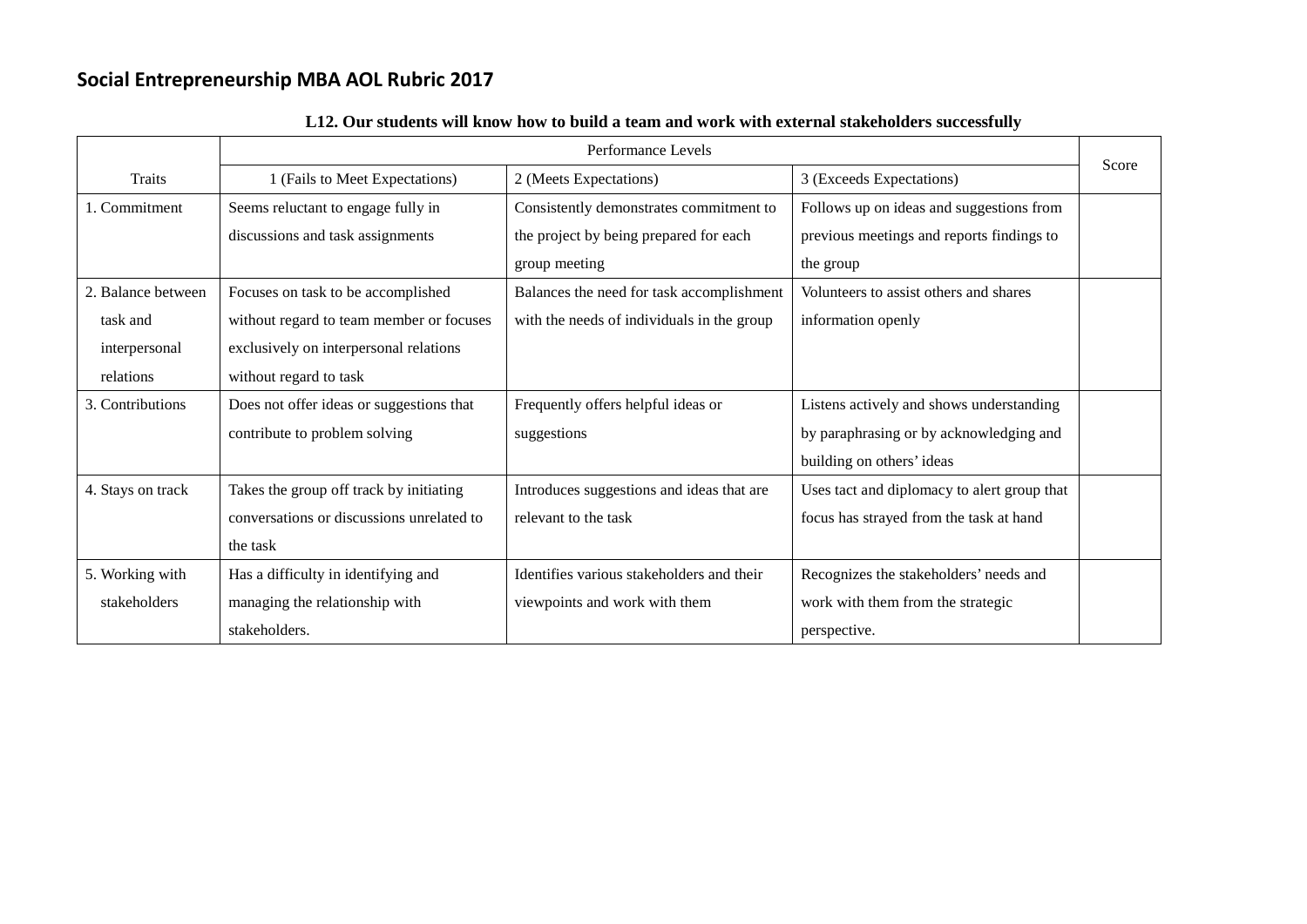**L2. Domain Expertise in Creating and Managing Social Ventures: Our graduates will be able to develop professional knowledge and competencies of the functional areas and integrate and apply them to practical business cases of social enterprise management.**

|                    |                                           | Performance Levels                            |                                              | Score |
|--------------------|-------------------------------------------|-----------------------------------------------|----------------------------------------------|-------|
| Traits             | 1 (Fails to Meet Expectations)            | 2 (Meets Expectations)                        | 3 (Exceeds Expectations)                     |       |
| 1. Professional    | Shows little competencies on the          | Shows solid understanding of management       | Shows deep knowledge and experiences in      |       |
| knowledge          | functional areas, and makes factual       | issues and approaches                         | creating and managing social ventures        |       |
|                    | mistakes                                  |                                               |                                              |       |
| 2. Management      | Lacks understanding of basic              | Shows clear comprehension of basic            | Integrates and applies basic management      |       |
| principle          | management principles and strategic       | management principles and strategic           | principles and strategic thinking approach   |       |
|                    | thinking approach                         | thinking approach.                            | across multiple disciplines.                 |       |
| 3. Application of  | Misuses strategic analysis and            | Uses strategic analysis and management        | Shows strong understanding and               |       |
| management tools   | management tools, concepts, and           | tools, concepts, and techniques               | application of management tools, concepts,   |       |
|                    | techniques                                |                                               | and techniques                               |       |
| 4. Application of  | Fails to incorporate financials into case | Shows knowledge of ratios and trend           | Applies financial analysis to develop        |       |
| financial analysis | analysis and real business development    | analysis; demonstrates understanding of       | sound management judgments; presents         |       |
|                    |                                           | firm's financial standing                     | financial analysis professionally            |       |
| 5. Case analysis   | Neglects to identify case issues          | Clearly identifies the key issues in the case | Develops a well-integrated statement and     |       |
|                    |                                           | and understands decision situation            | alternatives of the issues of the case       |       |
| 6. Qualitative and | Analysis is poor and shallow, not         | Analysis/evaluation is adequate, relatively   | Qualitative and quantitative                 |       |
| quantitative       | consistent with the criteria or does not  | consistent with criteria and facts are        | analysis/evaluation is effective, consistent |       |
| analysis           | use facts correctly                       | generally used correctly                      | with criteria and facts are used correctly   |       |

**L21. Our student will be able to enhance professional knowledge and competencies of the functional areas.**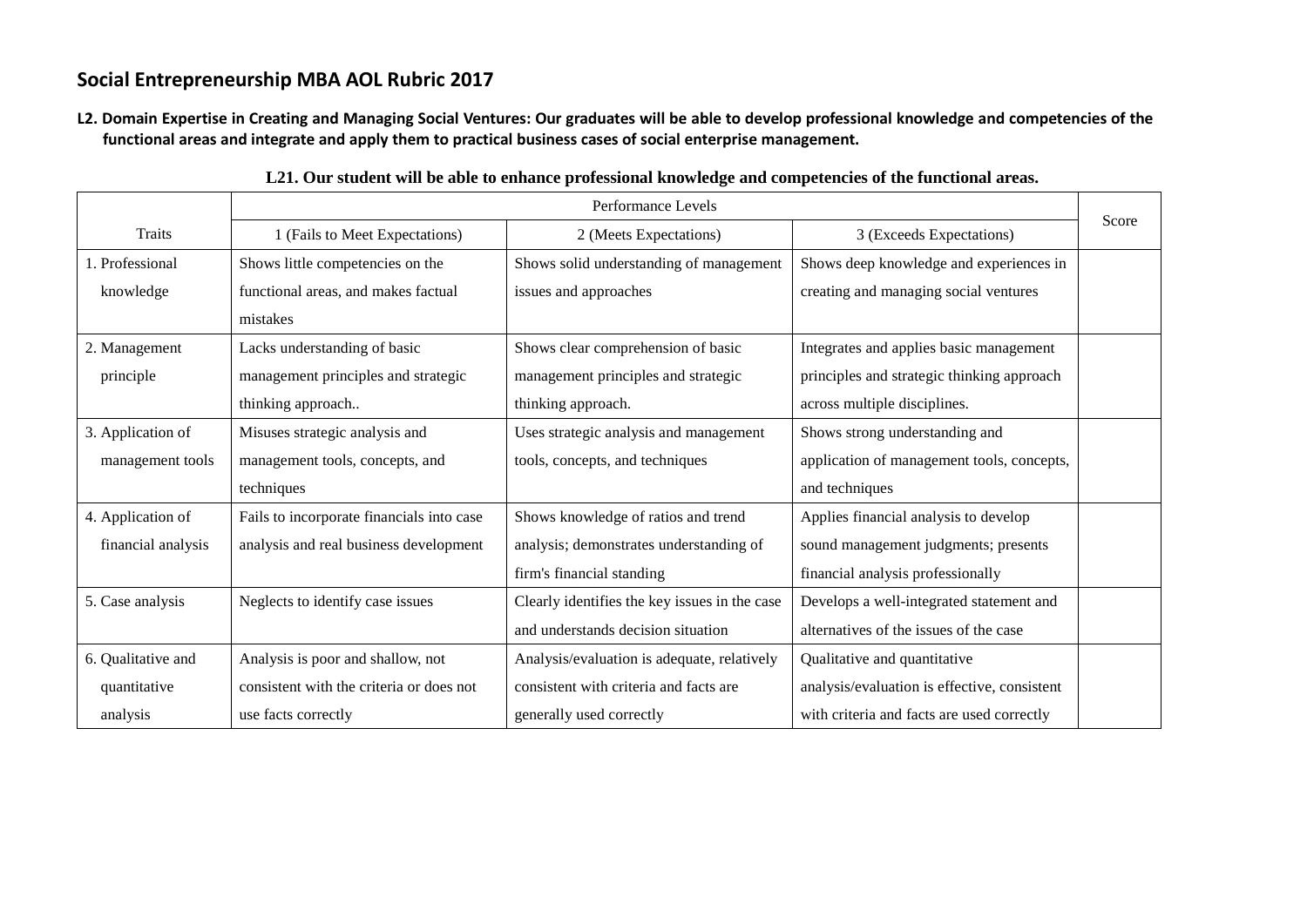|                     | Performance Levels                       |                                               |                                             |       |
|---------------------|------------------------------------------|-----------------------------------------------|---------------------------------------------|-------|
| <b>Traits</b>       | 1 (Fails to Meet Expectations)           | 2 (Meets Expectations)                        | 3 (Exceeds Expectations)                    | Score |
| 1. Integration and  | Does not yet integrate interdisciplinary | Partially integrates interdisciplinary skills | Successfully integrates interdisciplinary   |       |
| synthesis of        | skills and knowledge.                    | and knowledge in business cases and           | skills and knowledge in business cases and  |       |
| knowledge           |                                          | social enterprise management                  | social enterprise management.               |       |
| 2. Finding of real  | Does not attempt to or fails to identify | Summarizes issues in real business            | Clearly identifies the challenge and the    |       |
| problems            | real problems in case analysis or real   | analysis, though some aspects are incorrect   | problems and issues. Identifies integral    |       |
|                     | business analysis.                       | or confused                                   | relationships in analyzing the issue        |       |
| 3. Appropriate      | Data/evidence or sources are simplistic, | Appropriate data/evidence or sources          | Examines evidence and its source;           |       |
| supporting          | inappropriate, or not related topic      | provided, although exploration appears to     | questions its accuracy, relevance, and      |       |
| data/evidence       |                                          | have been routine                             | completeness                                |       |
| 4. Application of   | Does not apply or use relevant           | Identifies and discusses a set of feasible    | Identifies a set of feasible options that   |       |
| knowledge and       | knowledge and tools to business cases or | alternatives to deal with the cases           | demonstrates creativity and the ability to  |       |
| tools to cases      | real businesses                          |                                               | integrate knowledge in the real businesses. |       |
| 5. Development of   | Is unable to develop a new business case | Identifies the key issues and develops        | Develops professional competencies to       |       |
| new business cases  |                                          | capabilities to write business cases          | structure and write business cases          |       |
| 6. Understanding of | Fails to understand the integrated       | Understands the interconnected                | Understands the integrated management       |       |
| management          | management systems, processes, and       | management systems, though some               | systems clearly and from the perspective    |       |
| systems             | disciplines.                             | relationships are vague or confused           | of social enterprise management             |       |
| 7. Application of   | Is unable to get ideas or implications   | Gets some ideas or implications from the      | Gets clear ideas or useful implications     |       |
| tools and systems   | from the course in applying tools and    | course in applying tools and systems to       | from the course in applying tools and       |       |
| into new business   | systems to creating or managing social   | creating or managing social ventures          | systems to creating or managing social      |       |
| development         | ventures                                 |                                               | ventures                                    |       |

### **L22. Our students will apply different management disciplines into practical business cases of social enterprise management**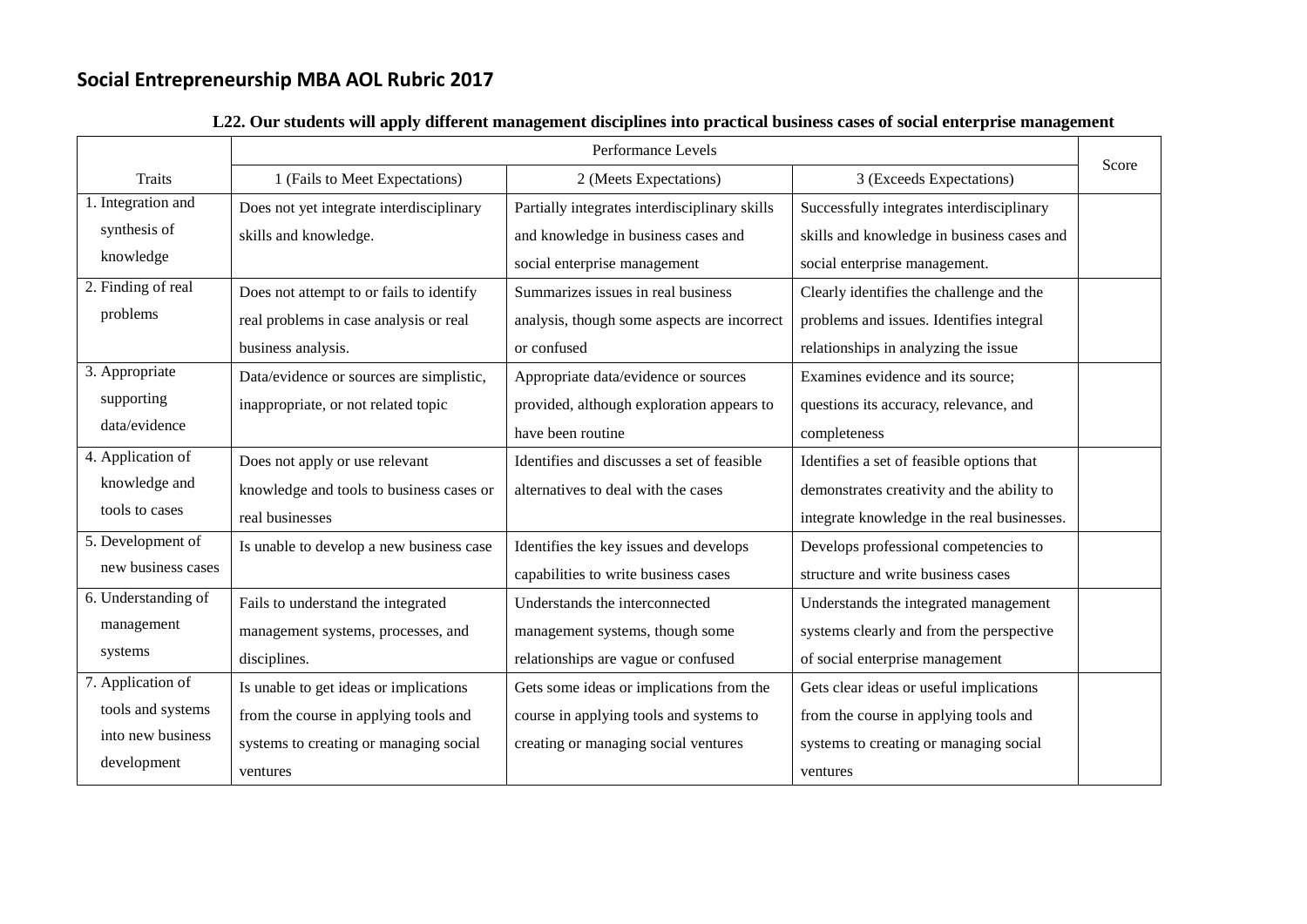#### **L3: Communication: our graduates will be effective communicators**

|                       |                                             | Performance Levels                           |                                           |       |
|-----------------------|---------------------------------------------|----------------------------------------------|-------------------------------------------|-------|
| <b>Traits</b>         | 1 (Fails to Meet Expectations)              | 2 (Meets Expectations)                       | 3 (Exceeds Expectations)                  | Score |
| 1. Clear introduction | No or unclear introduction, and absence of  | Provides an introduction, present some but   | Provides a coherent introduction and      |       |
| and background        | background information.                     | not all of the key background information.   | addresses key background issues           |       |
|                       |                                             |                                              | effectively.                              |       |
| 2. Discipline-related | Discipline-specific concepts and issues are | Appropriately addresses most of the key      | Appropriately addresses all key           |       |
| concepts and          | not identified or they are identified       | discipline-specific concepts and issues but  | discipline-specific concepts and issues   |       |
| issues                | inappropriately.                            | omits or identifies a few of the minor ones. | and most of the minor ones.               |       |
| 3. Internally         | Arguments are inconsistent, different parts | Most arguments are consistent, and most      | Arguments presented in the paper are      |       |
| consistent            | of the paper do not relate well to each     | parts of the paper are integrated and        | consistent and the different parts of the |       |
| arguments             | other and are inconsistent.                 | consistent.                                  | paper are well integrated and             |       |
|                       |                                             |                                              | consistent.                               |       |
| 4. Logic and          | Arguments are poorly organized, do not      | Most but not all of the arguments are well   | All arguments are well organized, flow    |       |
| organization          | flow well, and are hard to follow.          | organized, flow logically, and are easy to   | logically, and are easy to follow.        |       |
|                       |                                             | follow.                                      |                                           |       |
| 5 Consistent          | No or very weak connection between          | Reasonable connection between analysis and   | Very strong connection between            |       |
| conclusions           | analysis and conclusions                    | conclusions; there may be minor              | analysis and conclusions; there are no    |       |
|                       |                                             | inconsistencies                              | inconsistencies.                          |       |
| 6. Style and          | Numerous spelling errors; inappropriate     | Few spelling errors, generally appropriate   | No or very minimal spelling, grammar,     |       |
| grammar               | grammar, sentence structure, and            | grammar, sentence structure, and             | sentence structure, and paragraphing      |       |
|                       | paragraphing used throughout the            | paragraphing.                                | errors.                                   |       |
|                       | document.                                   |                                              |                                           |       |

### **L31. Our student will produce professional business documents**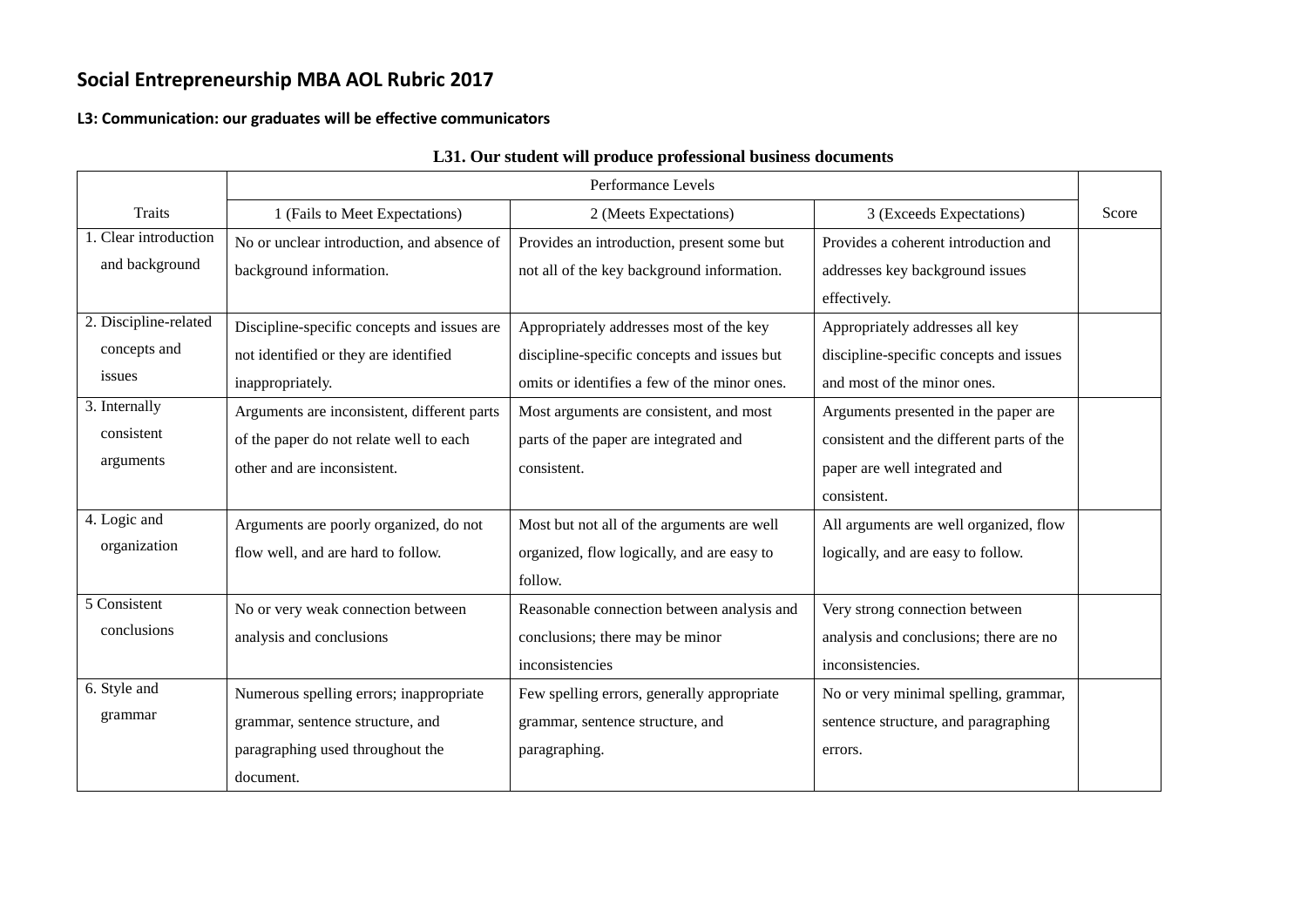| 7. Effective literature | No literature or used of inappropriate web- | Uses more than one research source but         | Uses multiple research sources and        |
|-------------------------|---------------------------------------------|------------------------------------------------|-------------------------------------------|
| search skills           | based sources; sources are not come from    | demonstrates no attempt to incorporate         | makes effective use of current and        |
|                         | professional literature; sources are not    | current information; most sources are          | reliable information; sources are         |
|                         | current and/or relevant.                    | authoritative or come from professional        | authoritative or come from the            |
|                         |                                             | literature; sources are generally current and  | professional literature; includes current |
|                         |                                             | relevant.                                      | relevant sources.                         |
| 8. Documents            | No or inconsistent references; evidence of  | Generally includes appropriate citations       | Includes appropriate citations within     |
| sources                 | plagiarism.                                 | within the document and lists references at    | the documents and lists references that   |
|                         |                                             | the end of the documents; references are       | include full bibliographic information    |
|                         |                                             | generally usable but may not contain the full  | for each citation in the document;        |
|                         |                                             | bibliographic information; citations and       | citations and references are consistent   |
|                         |                                             | references are generally consistent throughout | throughout the document.                  |
|                         |                                             | the documents                                  |                                           |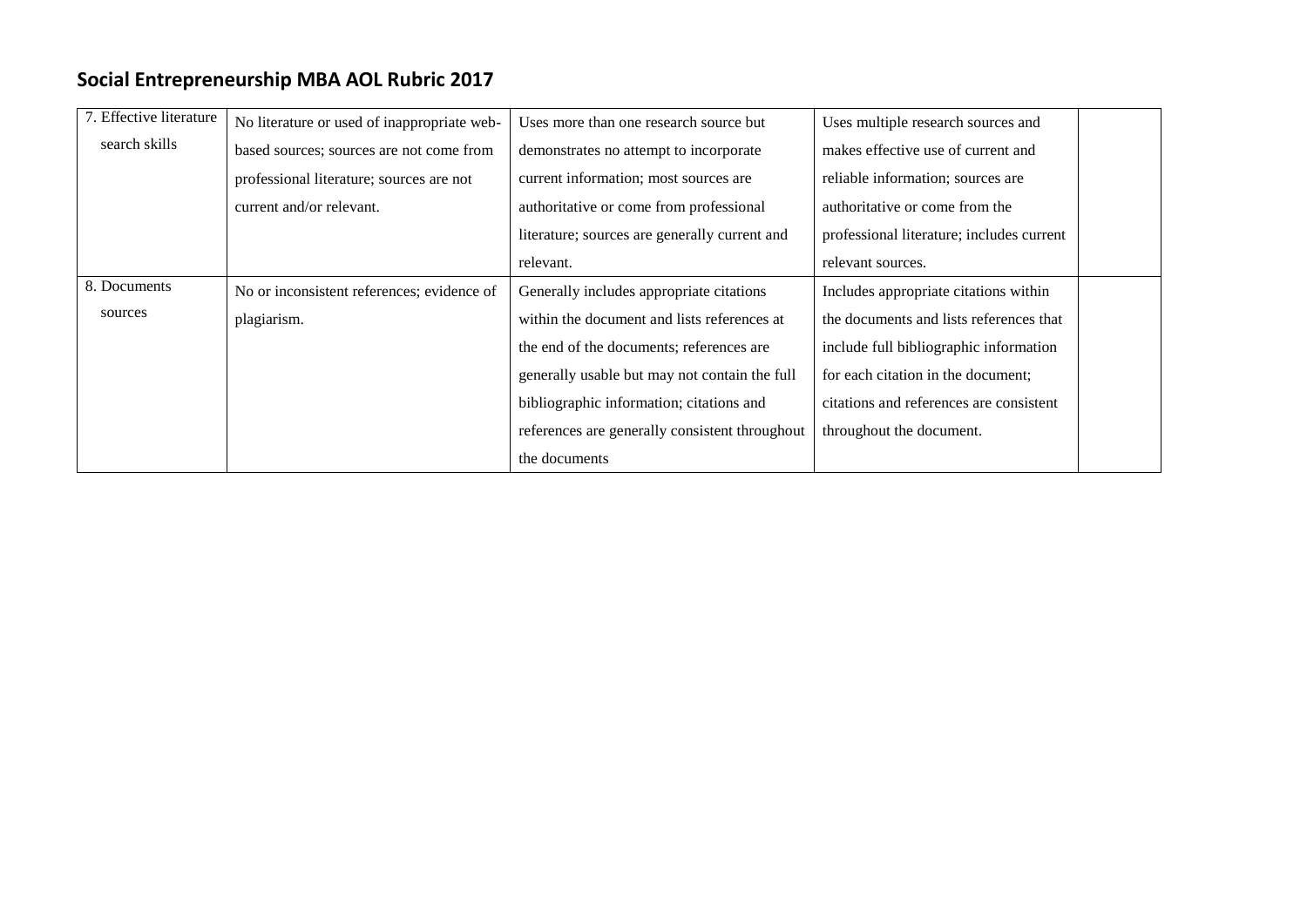|                      | Performance Levels                          |                                             |                                              |       |
|----------------------|---------------------------------------------|---------------------------------------------|----------------------------------------------|-------|
| <b>Traits</b>        | 1 (Fails to Meet Expectations)              | 2 (Meets Expectations)                      | 3 (Exceeds Expectations)                     | Score |
| 1. Organization      | No opening statement or irrelevant          | Has opening statement relevant to topic,    | Has a clear opening statement that catches   |       |
|                      | statement; Loses focus more than once;      | and gives outline of speech; mostly         | audience's interest and gives overview;      |       |
|                      | does not manage time effectively.           | organized with some transitions; allows     | stays focused throughout. Has transition     |       |
|                      |                                             | enough time to deliver speech, although it  | statement, ties sections together; effective |       |
|                      |                                             | could have been better edited               | time management.                             |       |
| 2. Quality of slides | Sloppy and/or unprofessional; may be        | Readable, professional, appropriate         | Readable, professional, imaginative and/or   |       |
|                      | difficult to read                           | number                                      | high quality (without being a distraction).  |       |
| 3. Voice quality and | Demonstrates one or more of the             | Can easily understand; appropriate pace     | Excellent delivery; conversational,          |       |
| pace                 | following: mumbling, too soft, too loud,    | and volume; delivery is mostly clear and    | modulates voice, projects enthusiasm,        |       |
|                      | too fast, too slow                          | natural                                     | interest, confidence.                        |       |
| 4. Mannerisms        | Demonstrates one or more distracting        | No distracting mannerisms. Decent           | Uses body language effectively (and          |       |
|                      | mannerisms, which may include bad           | posture.                                    | naturally) to maintain audience's interest   |       |
|                      | posture, shifting feet, etc.                |                                             |                                              |       |
| 5. Professionalism   | Makes excuses for the presentation; word    | Treats audience profession-ally, word       | Treats audience professionally; confident,   |       |
|                      | choice is not appropriate for audience;     | choice is acceptable (does not use slang);  | shows command of topic                       |       |
|                      | inappropriately informal                    | keeps nervousness under control             |                                              |       |
| 6. Use of            | Relies heavily on slides or notes; makes    | Looks at slides to keep on track with       | Slides are use effortlessly to enhance       |       |
| media/rapport        | little eye contact; inappropriate number of | presentation; appropriate number of slides; | speech; perfect eye contact.                 |       |
| with audience        | slides (too many or too few).               | maintains eye contact most of the time.     |                                              |       |
| 7. Ability to answer | Cannot address basic questions.             | Can address most questions with correct     | Answers all questions with relevant,         |       |
| questions.           |                                             | information                                 | correct information; speaks confidently.     |       |

### **L32: Our students will deliver effective presentation accompanied with proper media technology**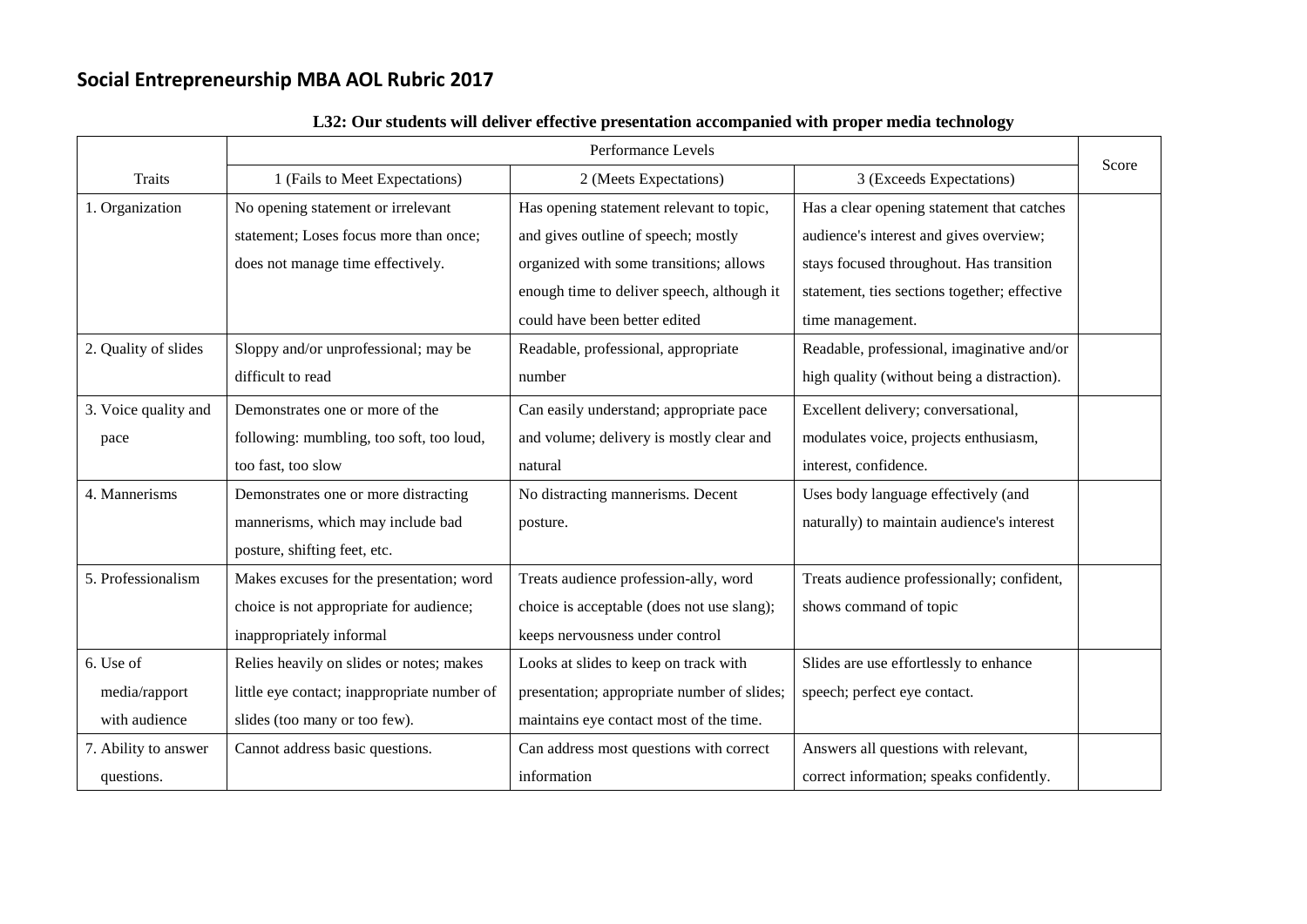#### **L4. Ethically & Socially Conscious Reasoning: Our graduates will understand the gravity of ethical behavior and corporate social responsibility**

|                 | Performance Levels                         |                                             |                                              |       |
|-----------------|--------------------------------------------|---------------------------------------------|----------------------------------------------|-------|
| <b>Traits</b>   | 1 (Fails to Meet Expectations)             | 2 (Meets Expectations)                      | 3 (Exceeds Expectations)                     | Score |
| 1. Identifies   | Has a vague idea of what the dilemma is    | Identifies the dilemma, including pertinent | Describes the dilemma in detail having       |       |
| dilemma         | and is uncertain what must be decided in   | facts, and ascertains what must be decided  | gathered pertinent facts. Ascertains exactly |       |
|                 | individual or business behavior            | in individual or business behavior          | what must be decided in individual or        |       |
|                 |                                            |                                             | business behavior                            |       |
| 2. Stakeholders | Fails to recognize all stakeholders or     | Recognizes stakeholders and explores        | Recognizes all stakeholders and fully        |       |
| consideration   | explores consequences and                  | some of the consequences and                | explores consequences and                    |       |
|                 | threats/opportunities                      | threats/opportunities fairly effectively    | threats/opportunities                        |       |
|                 | ineffectively                              |                                             |                                              |       |
| 3. Options      | Failed to identify all of the relevant and | Identified most of the relevant practical   | Correctly identified all of the relevant     |       |
| development     | practical options                          | options, but overlooked some related        | practical options and all of the related     |       |
|                 |                                            | conceptual problems and issues              | conceptual problems and issues               |       |
| 4. Options      | Failed to provide weightings of various    | Provided some evaluation of ethical and     | Provided appropriate and defensible          |       |
| evaluation      | ethical and social arguments and reasons   | social reasons and arguments, but           | evaluations for all relevant arguments       |       |
|                 |                                            | overlooked important factual or logical     | noting wherever necessary factual            |       |
|                 |                                            | errors in some reasons                      | assumptions, logical errors, or conceptual   |       |
|                 |                                            |                                             | confusions.                                  |       |
| 5. Decision and | Has difficulty identifying and appropriate | Formulates an implementation plan that      | Formulates an implementation plan that       |       |
| action          | course of action from among options        | delineates the execution of the decision    | delineates the execution of the decision     |       |
|                 |                                            |                                             | and that evidences a thoughtful reflection   |       |
|                 |                                            |                                             | on the benefits and risks of action          |       |

#### **L41. Our student will identify ethical and social dilemma and be able to recognize and evaluate alternative courses of action.**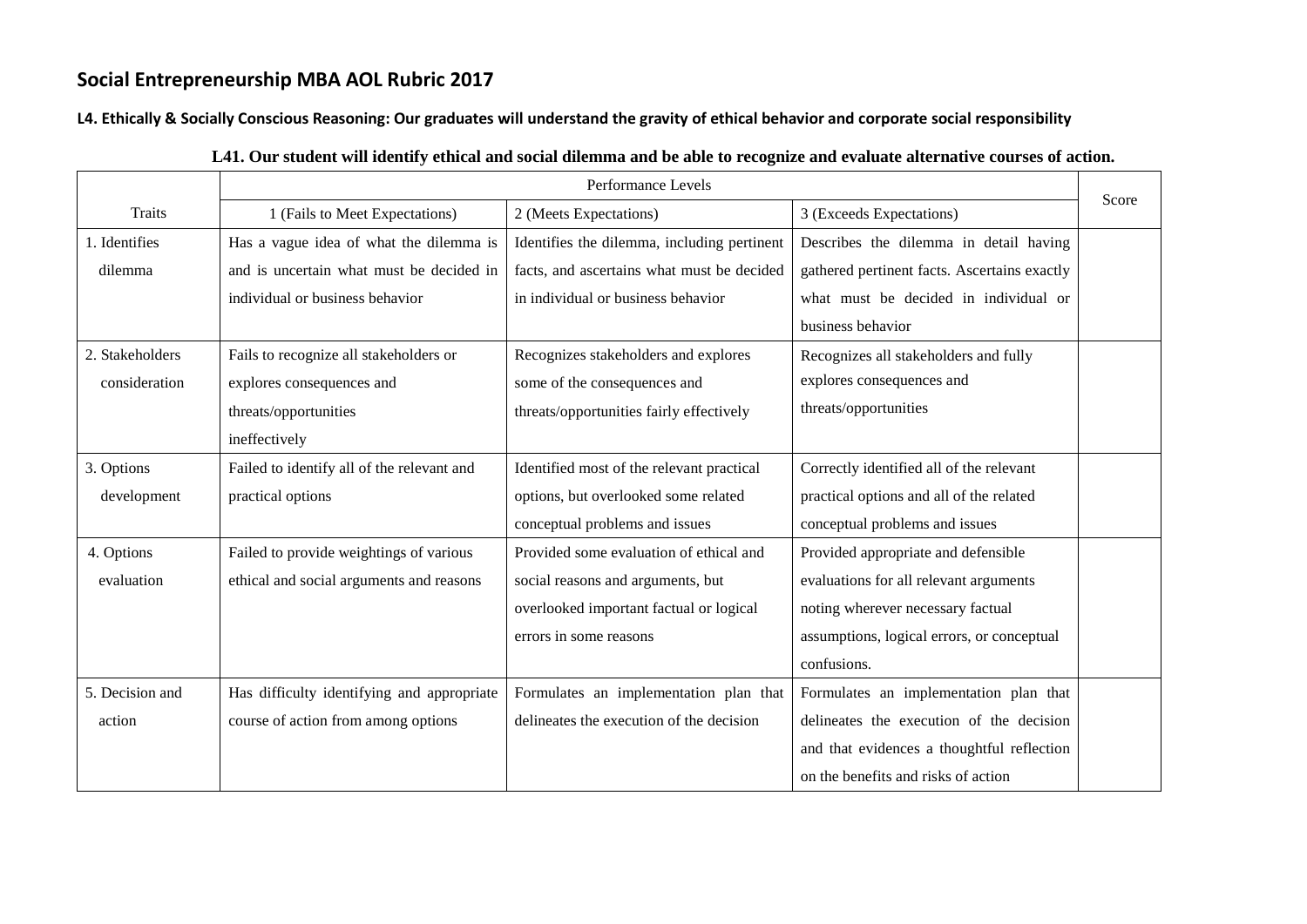|                  | Performance Levels                       |                                           |                                            |       |
|------------------|------------------------------------------|-------------------------------------------|--------------------------------------------|-------|
| <b>Traits</b>    | 1 (Fails to Meet Expectations)           | 2 (Meets Expectations)                    | 3 (Exceeds Expectations)                   | Score |
| 1. Importance    | Somewhat appreciates the importance of   | Mostly appreciates the importance to keep | Fully appreciates the importance of        |       |
|                  | keeping professional code of conduct     | professional code of conduct              | keeping professional code of conduct.      |       |
|                  |                                          |                                           |                                            |       |
| 2. Understanding | Somewhat understands the detailed        | Mostly understands the detailed contents  | Fully understands the detailed contents of |       |
|                  | contents of professional code of conduct | of professional code of conduct           | professional code of conduct.              |       |
|                  |                                          |                                           |                                            |       |
| 3. Compliance    | Somewhat complies with professional      | Mostly complies with professional code    | Fully complies with professional code of   |       |
|                  | code of conduct                          | of conduct                                | conduct                                    |       |

### **L42. Our students will know the professional code of conduct within their discipline**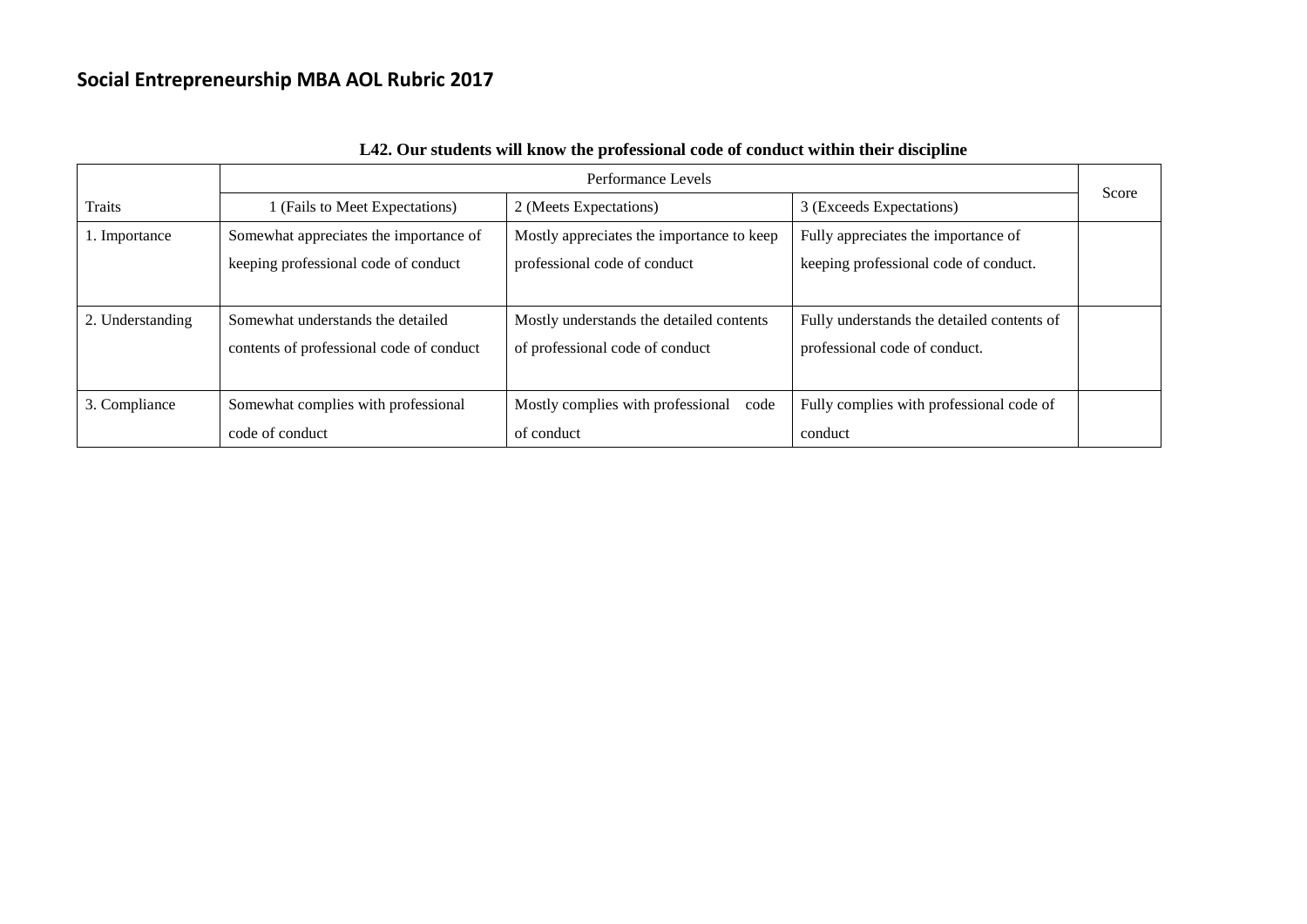**L5. Global Perspective: Our graduates will have a global perspective.**

|                      |                                              | Performance Levels                          |                                           |       |  |
|----------------------|----------------------------------------------|---------------------------------------------|-------------------------------------------|-------|--|
| <b>Traits</b>        | 1 (Fails to Meet Expectations)               | 2 (Meets Expectations)                      | 3 (Exceeds Expectations)                  | Score |  |
| 1. Identification of | No or incomplete identification of some or   | Some identification of most of the relevant | Clear and detailed identification of      |       |  |
| global issues        | all of the following relevant global issues: | issues                                      | relevant issues                           |       |  |
|                      | economic, cultural, legal, demographic       |                                             |                                           |       |  |
|                      |                                              |                                             |                                           |       |  |
| 2. Analysis of       | No analysis of impact of relevant global     | Some analysis of impact of global issues;   | Clear, accurate and detailed analysis of  |       |  |
| global issues        | issues; erroneous analysis of impact         | some inaccuracies in analysis               | impact of relevant global issues          |       |  |
|                      |                                              |                                             |                                           |       |  |
| 3. Application of    | No application of analysis to specific       | Some application of analysis to specific    | Clear application of analysis to global   |       |  |
| analysis to global   | global business situation; incorrect         | global business situation, weak             | business situation; valid conclusions and |       |  |
| business situation   | conclusions or recommendations made.         | conclusions or recommendations made         | good recommendations given                |       |  |
|                      |                                              |                                             |                                           |       |  |
| 4. Cultural          | Fails to adjust for cultural differences     | Some consideration given to cultural        | Extensive consideration given to cultural |       |  |
| differences          |                                              | differences                                 | differences, including appropriate        |       |  |
|                      |                                              |                                             | modification of communication             |       |  |

### **L51. Our student will define global business issues and relate these to emerging business opportunities (L23)**